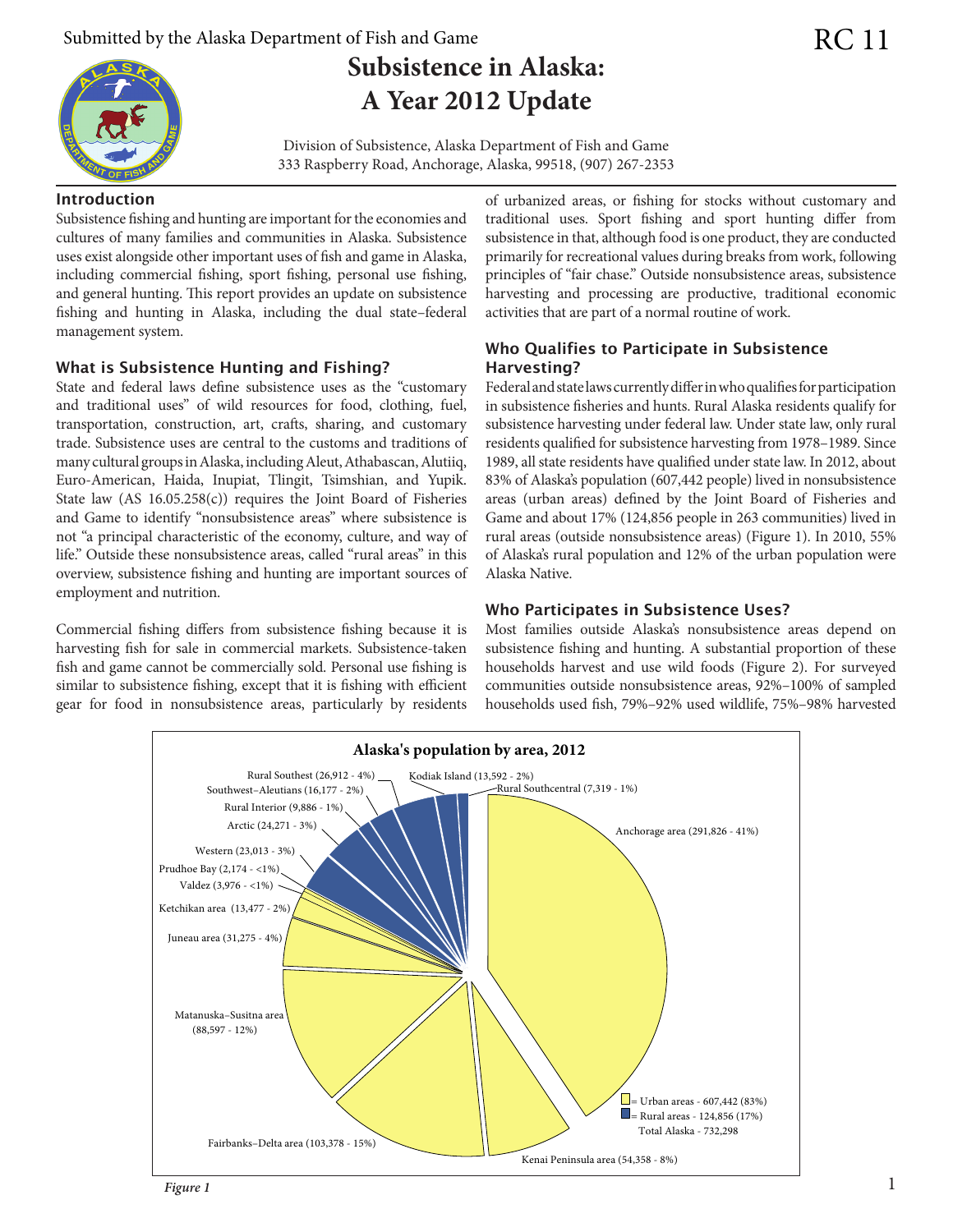| Percentage of households participating in |            |                     |      |       |  |  |  |  |
|-------------------------------------------|------------|---------------------|------|-------|--|--|--|--|
| subsistence activities in rural areas     |            |                     |      |       |  |  |  |  |
|                                           | Harvesting | Using<br>Harvesting |      | Using |  |  |  |  |
| Area                                      | game       | game                | fish | fish  |  |  |  |  |
| Arctic                                    | 63%        | 92%                 | 78%  | 96%   |  |  |  |  |
| Interior                                  | 69%        | 88%                 | 75%  | 92%   |  |  |  |  |
| Southcentral                              | 55%        | 79%                 | 80%  | 94%   |  |  |  |  |
| Southeast                                 | 48%        | 79%                 | 80%  | 95%   |  |  |  |  |
| Southwest                                 | 65%        | 90%                 | 86%  | 94%   |  |  |  |  |
| Western                                   | 70%        | 90%                 | 98%  | 100%  |  |  |  |  |
| <b>Total rural</b>                        | 60%        | 86%                 | 83%  | 95%   |  |  |  |  |

*Figure 2*

fish, and 48%–70% harvested wildlife. Because subsistence foods are widely shared, most residents of these communities use subsistence foods during the course of the year. Under state law, residents of nonsubsistence areas may also participate in authorized subsistence fisheries and hunts.

# What is the Composition of the Wild Food Harvest?

Outside the nonsubsistence areas, most of the wild food harvested by local residents is composed of fish (about 53% by weight), along with land mammals (23%), marine mammals (14%), birds (3%), shellfish (3%), and plants (4%) (Figure 3). Fish varieties include salmon (32% of all harvests), Pacific halibut, Pacific herring, and whitefishes. Seals, sea lions, walruses, and whales compose the marine mammal harvest. Moose, caribou, deer, bears, Dall sheep, mountain goats, and beavers are commonly used land mammals, depending on the community and area. These harvests for food occur within a range of regulatory categories, including subsistence and general hunting, and subsistence, personal use, and rod and reel fishing.

# How Large is the Subsistence Harvest?

The subsistence food harvest by Alaska residents (about 36.2 million lb excluding wild plants) represents about 1.1% of the fish and game harvested annually in Alaska (Figure 4). This total includes



*Figure 3*

all noncommercial harvests by residents of rural areas plus harvests taken under subsistence fishing and hunting regulations by residents of nonsubsistence areas. Personal use fishing, and hunting under general regulations by Alaskans, produce an additional 0.2% of all harvests. Sport fishing and hunting (sport fishing by Alaskans and nonresidents and all nonresident hunting) take 0.5%. Commercial fisheries account for the balance—about 98.2% of the statewide harvest.

Though relatively small in the statewide picture, subsistence fishing, hunting, and gathering provide a major part of the food supply of rural Alaska (see figures 5 and 6). Our best estimate is about 36.9 million lb (usable weight) of wild foods are harvested annually by residents of rural areas of the state, and 13.4 million lb by urban residents in all noncommercial fisheries and hunts (see Figure 6). On a per person basis, the annual wild food harvest is about 295 lb per person per year for residents of rural areas (about 0.8 lb a day per person), and 22 lb per person per year for urban areas (see Figure 5).

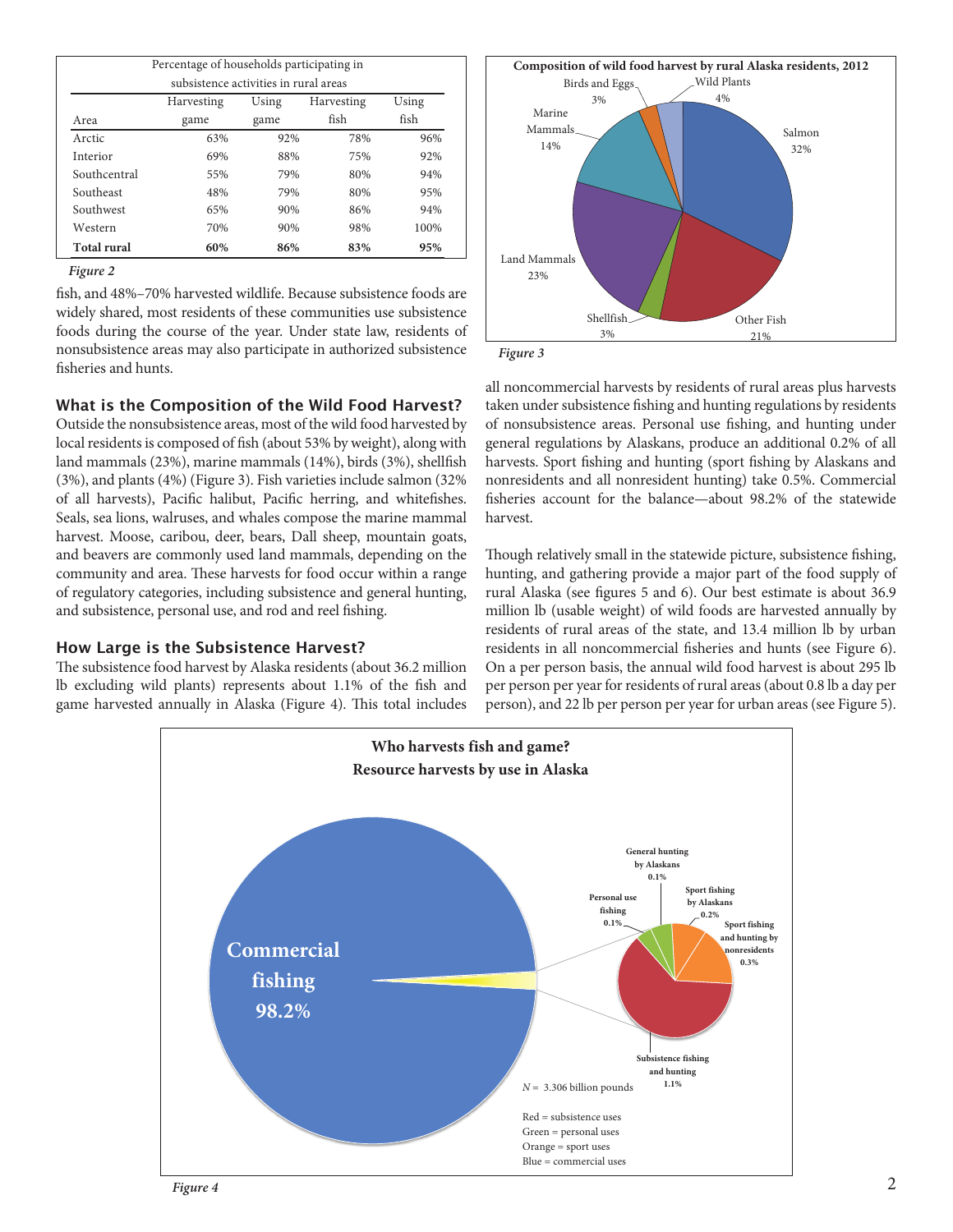

*Figure 5*

# Nutritional Value of Subsistence

Fish and wildlife harvests for food provide a major part of the nutritional requirements of Alaska's rural population, and lesser, but notable, percentages in urban areas. The annual rural harvest of 295 lb per person contains 189% of the protein requirements of the rural population (that is, it contains about 87 grams of protein per person per day; about 46 grams is the mean daily requirement (see Figure 6). The subsistence harvest contains 26% of the caloric requirements of the rural population (that is, it contains about 554 kcal daily, assuming a 2,100 kcal/day mean daily requirement). The urban wild food harvests contain 14% of the protein requirements and 2% of the caloric requirements of the urban population (see Figure 6).

# Traditional Harvest Areas

Studies show that Alaska subsistence hunters, fishers, and

gatherers tend to harvest in traditional use areas surrounding their communities. Subsistence harvest areas are accessible from the community, although seasonal camps are used to access some species. Subsistence harvest areas for communities are definable and relatively predictable (see Figure 7).

# The Monetary Value of Subsistence Harvests

Subsistence fishing and hunting are a principal characteristic of the rural Alaska economy. Attaching a dollar value to wild food harvests is difficult because subsistence products do not circulate in markets. However, if families did not have subsistence foods, substitutes would have to be purchased. If one assumes a replacement expense of \$4.00–\$8.00 per pound, the simple "replacement value" of the wild food harvests of communities outside nonsubsistence areas may be estimated at \$147–\$295 million annually, and at \$201–\$402 million for all Alaska communities (see Figure 6).

#### Subsistence and Money

Outside Alaska's nonsubsistence areas, subsistence is part of an economic system called a "mixed, subsistence-market" economy. Families invest money into small-scale, efficient technologies to harvest wild foods, such as fish wheels, gillnets, motorized skiffs, and snowmachines. Subsistence food production is directed toward meeting the self-limited needs of families and small communities, not market sale or accumulated profit as in commercial market production. Families follow a prudent economic strategy of using a portion of the household monetary earnings to capitalize in subsistence technologies for producing food. This combination of money from paid employment and subsistence food production is what characterizes the mixed, subsistence–market economies outside nonsubsistence areas. Successful families in these areas combine jobs with subsistence activities and share wild food harvests

|                    |                                                       |                                                                 | Percent of population's required: |                                        | Estimated                                            | Estimated                                            |
|--------------------|-------------------------------------------------------|-----------------------------------------------------------------|-----------------------------------|----------------------------------------|------------------------------------------------------|------------------------------------------------------|
|                    | Annual wild<br>food harvest<br>(pounds per<br>person) | Annual wild<br>food harvest<br>(total pounds)<br>usable weight) | Protein<br>(46 grams/day)         | Calories<br>$(2,100 \text{ kcal/day})$ | wild food<br>replacement<br>value at<br>\$4.00/pound | wild food<br>replacement<br>value at<br>\$8.00/pound |
| <b>Rural</b> areas |                                                       |                                                                 |                                   |                                        |                                                      |                                                      |
| Southcentral       | 184                                                   | 1,368,571                                                       | 117%                              | 16%                                    | \$5,474,284                                          | \$10,948,568                                         |
| Kodiak Island      | 159                                                   | 2,229,342                                                       | 101%                              | 14%                                    | \$8,917,367                                          | \$17,834,734                                         |
| Southeast          | 200                                                   | 5,537,324                                                       | 128%                              | 18%                                    | \$22,149,296                                         | \$44,298,593                                         |
| Southwest-Aleutian | 204                                                   | 3,416,176                                                       | 130%                              | 18%                                    | \$13,664,705                                         | \$27,329,409                                         |
| Interior           | 320                                                   | 3,211,194                                                       | 205%                              | 29%                                    | \$12,844,777                                         | \$25,689,554                                         |
| Arctic             | 438                                                   | 11,010,583                                                      | 280%                              | 39%                                    | \$44,042,333                                         | \$88,084,665                                         |
| Western            | 425                                                   | 10,099,562                                                      | 271%                              | 38%                                    | \$40,398,250                                         | \$80,796,500                                         |
| Subtotal           | 295                                                   | 36,872,753                                                      | 189%                              | 26%                                    | \$147,491,012                                        | \$294,982,023                                        |
| Urban areas        |                                                       |                                                                 |                                   |                                        |                                                      |                                                      |
| Ketchikan Area     | 34                                                    | 473,626                                                         | 22%                               | 3%                                     | \$1,894,506                                          | \$3,789,011                                          |
| Juneau Area        | 22                                                    | 715,553                                                         | 14%                               | 2%                                     | \$2,862,212                                          | \$5,724,424                                          |
| Mat-Su Area        | 26                                                    | 2,448,794                                                       | 17%                               | 2%                                     | \$9,795,176                                          | \$19,590,352                                         |
| Fairbanks-Delta    | 20                                                    | 2,093,631                                                       | 13%                               | 2%                                     | \$8,374,526                                          | \$16,749,051                                         |
| Kenai Peninsula    | 42                                                    | 2,346,621                                                       | 27%                               | 4%                                     | \$9,386,483                                          | \$18,772,966                                         |
| Anchorage Area     | 17                                                    | 5,075,980                                                       | 11%                               | 2%                                     | \$20,303,922                                         | \$40,607,844                                         |
| Valdez             | 45                                                    | 185,026                                                         | 29%                               | 4%                                     | \$740,103                                            | \$1,480,206                                          |
| Prudhoe Bay        | 22                                                    | 47,761                                                          | 14%                               | 2%                                     | \$191,044                                            | \$382,089                                            |
| Subtotal           | 22                                                    | 13,386,993                                                      | 14%                               | 2%                                     | \$53,547,972                                         | \$107,095,943                                        |
| Alaska Total       | 69                                                    | 50,259,746                                                      | 44%                               | 6%                                     | \$201,038,983                                        | \$402,077,966                                        |